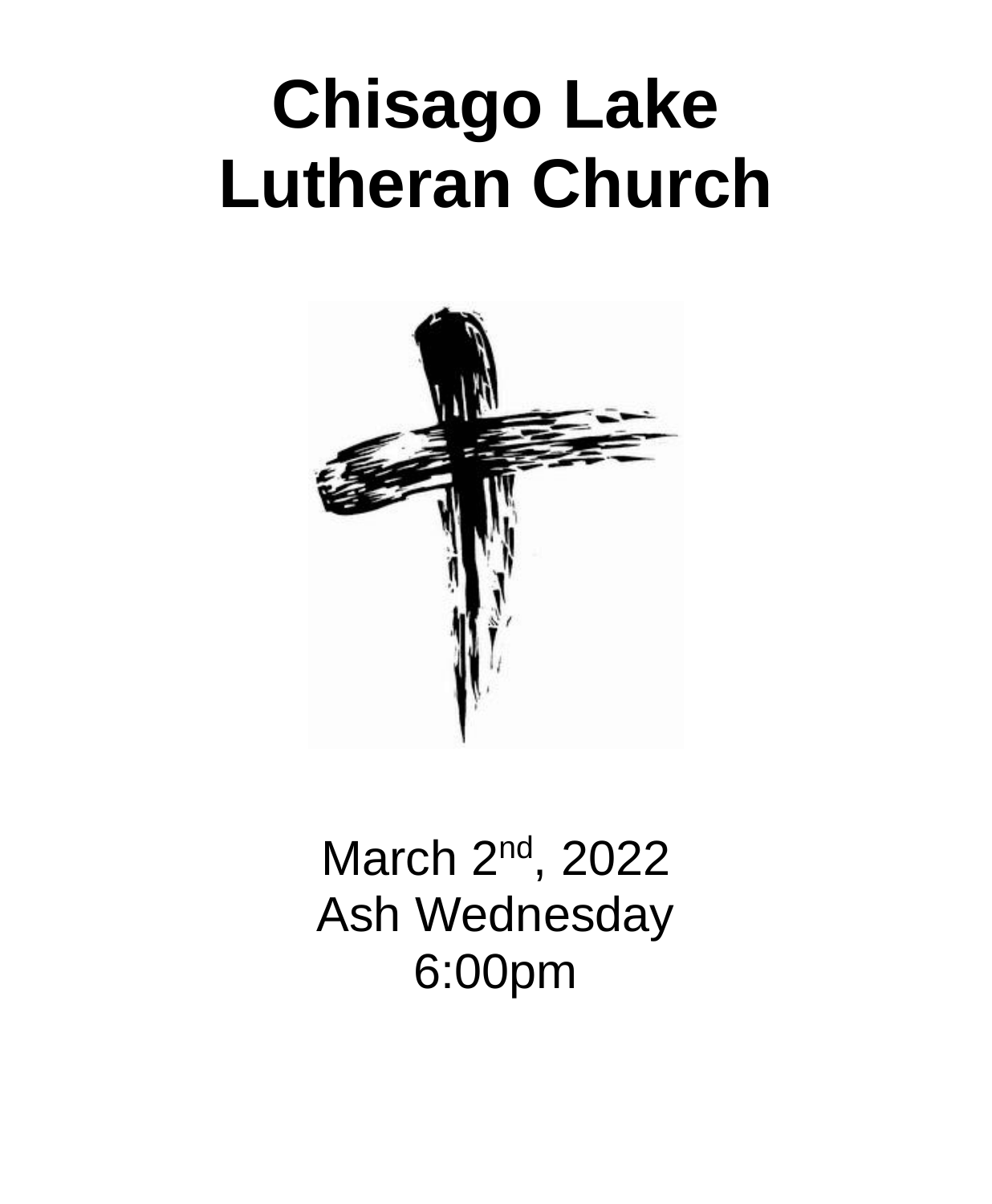### **WELCOME TO CHISAGO LAKE LUTHERAN CHURCH**

On Ash Wednesday we begin our forty-day journey toward Easter with a day of fasting and repentance. Marking our foreheads with dust, we acknowledge that we die and return to the earth. At the same time, the dust traces the life-giving cross indelibly marked on our foreheads at baptism. While we journey through Lent to return to God, we have already been reconciled to God through Christ. We humbly pray for God to make our hearts clean while we rejoice that "now is the day of salvation." Returning to our baptismal call, we more intentionally bear the fruits of mercy and justice in the world.

If you are a first-time visitor, welcome! We are glad you are here. At Chisago Lake Lutheran Church we are "Grounded in the gospel, Guided by the Spirit". We are a congregation of the Evangelical Lutheran Church in America (ELCA) and strive to be God's hands active in the world. While we are a church with a rich history, we are also a church for today.

Prelude *"Graceland"* Rod Strenke and Nick Barr

Welcome and Announcements

| <b>Gathering Hymn</b> | "I Want Jesus to Walk With Me" | ELW Hymn #325 |
|-----------------------|--------------------------------|---------------|
|                       |                                |               |

#### **Greeting**

The Lord be with you. **And also with you.** The word is near you, **on your lips and in your heart.** If you confess with your lips that Jesus is Lord, **and believe in your heart that God raised him from the dead, you will be saved.** Faith comes from what is heard,

**and what is heard comes through the word of Christ.**

#### Prayer of the Day

**Almighty and ever-living God, you hate nothing you have made, and you forgive the sins of all who are penitent. Create in us new and honest hearts, so that, truly repenting of our sins, we may receive from you, the God of all mercy, full pardon and forgiveness through your Son, Jesus Christ, our Savior and Lord, who lives and reigns with you and the Holy Spirit, one God, now and forever. Amen.**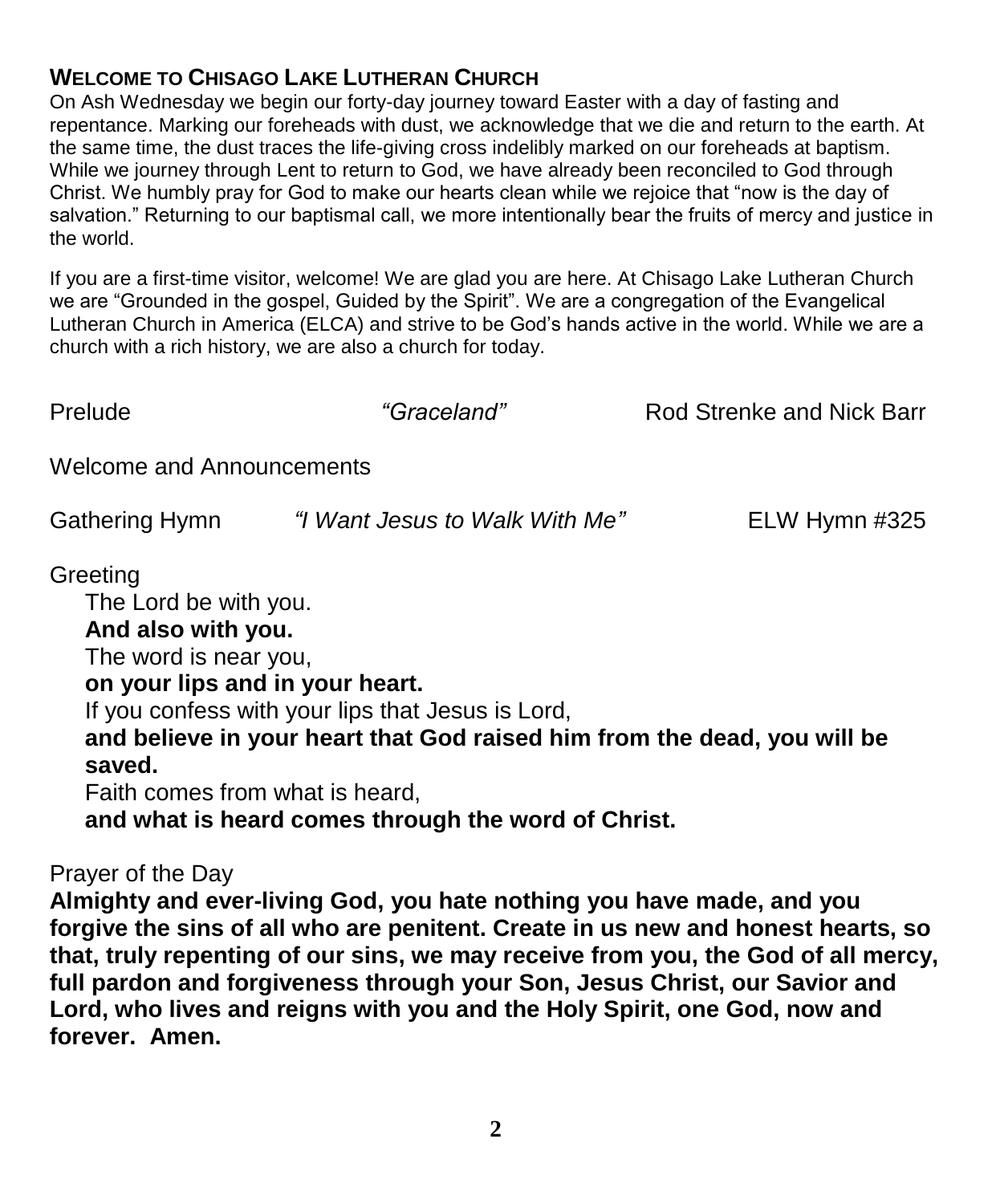[Jesus said to the disciples:] <sup>1</sup> Beware of practicing your piety before others in order to be seen by them; for then you have no reward from your Father in heaven.

2 "So whenever you give alms, do not sound a trumpet before you, as the hypocrites do in the synagogues and in the streets, so that they may be praised by others. Truly I tell you, they have received their reward.  $3$ But when you give alms, do not let your left hand know what your right hand is doing, <sup>4</sup>so that your alms may be done in secret; and your Father who sees in secret will reward you.

5 "And whenever you pray, do not be like the hypocrites; for they love to stand and pray in the synagogues and at the street corners, so that they may be seen by others. Truly I tell you, they have received their reward. <sup>6</sup>But whenever you pray, go into your room and shut the door and pray to your Father who is in secret; and your Father who sees in secret will reward you.

<sup>16"</sup>And whenever you fast, do not look dismal, like the hypocrites, for they disfigure their faces so as to show others that they are fasting. Truly I tell you, they have received their reward. <sup>17</sup>But when you fast, put oil on your head and wash your face, <sup>18</sup>so that your fasting may be seen not by others but by your Father who is in secret; and your Father who sees in secret will reward you.

 $19^{\circ}$ Do not store up for yourselves treasures on earth, where moth and rust consume and where thieves break in and steal; <sup>20</sup>but store up for yourselves treasures in heaven, where neither moth nor rust consumes and where thieves do not break in and steal. <sup>21</sup> For where your treasure is, there your heart will be also."

Word of God, Word of Life, **Thanks be to God.**

Sermon **Pastor Steve Cruys** Sermon **Pastor Steve Cruys** 

Hymn of the Day *"Softly and Tenderly Jesus Is Calling""* ELW Hymn #608

Invitation to Lent

Confession of Sins

In the name of the Father, and of the  $+$  Son, and of the Holy Spirit. **Amen.**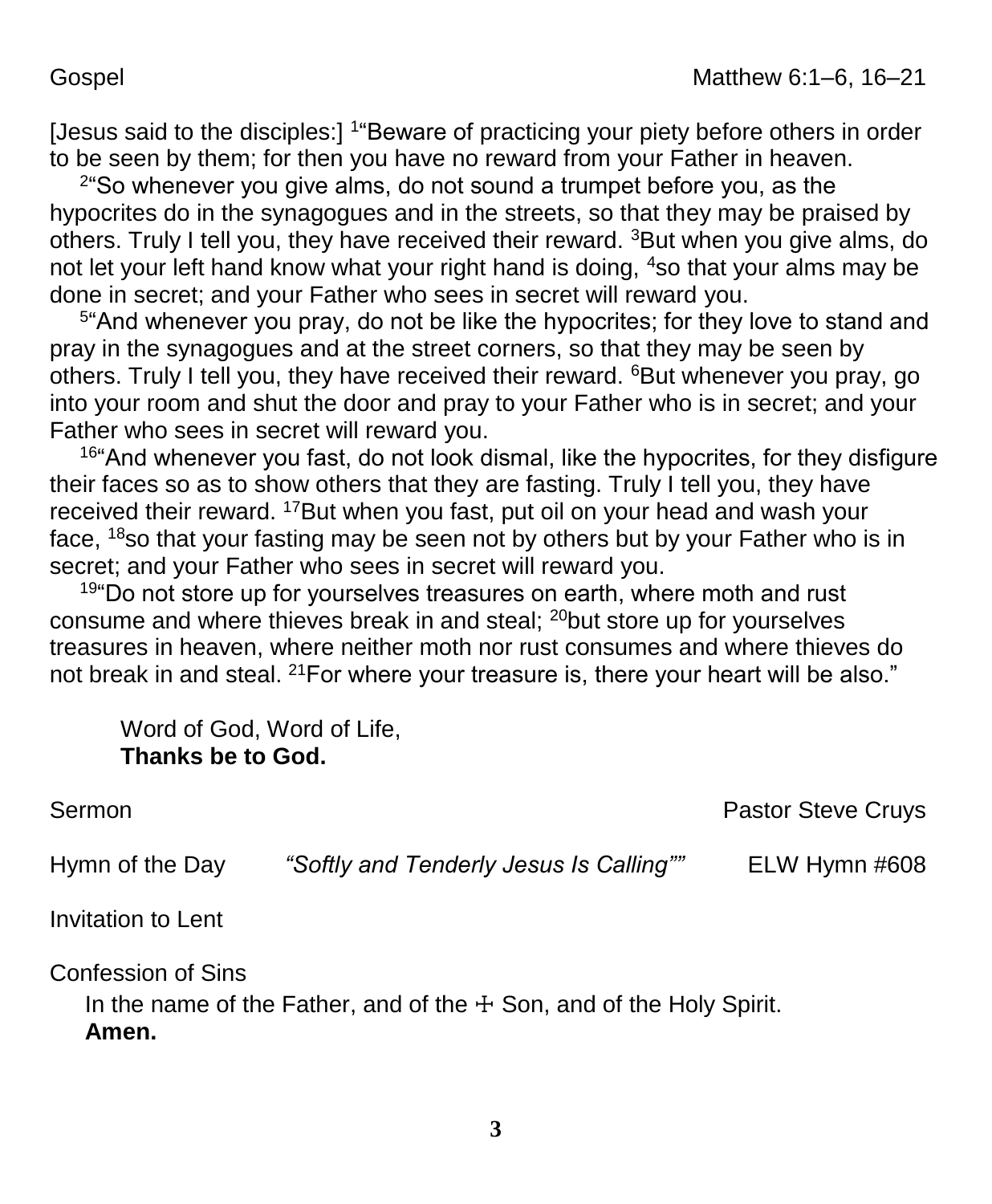God of heaven and earth, you come in close and make us yours. Equip us by your Spirit to confess our sin, embrace your forgiveness, and seek the way you set before us in your Son, Jesus Christ our Lord.

#### **Amen.**

With honesty of heart, let us confess our sin. *(silence)*

Merciful God,

**forgive us. Our will is handcuffed to sin, and we cannot break free. We have spoken when we should have kept quiet.** *(silence)*

O God**,** 

**We were silent when we should have said something.** *(silence)* O God,

**We acted when we knew better.** *(silence)*

O God,

**We were still when we know we should have moved.** *(silence)*

Loving Creator**,** 

**for the wrong we have done, for the good we have failed to do, have mercy on us, through Jesus Christ, our Savior and Lord. Amen.**

# Imposition of Ashes

Loving God, you create us, beautiful beings, from the dust of the earth. May these ashes be for us a sign of our penitence and our mortality, and a reminder that by the cross we receive eternal life in Jesus Christ our Lord. Amen.

*At this time, you are invited to come forward to receive the sign of the cross in ashes on your forehead. You are welcome to kneel at the altar for personal prayer and reflection. If you would like a blessing rather than the cross, please let the pastor know. After all have come forward, the pastor will continue.*

Imposition of Ashes Special Music *"Old Rugged Cross"*

Announcement of Forgiveness

People of God, look to the  $+$  Son, given to heal you and set you free because God loved the world so much. Take hold of life—eternal life! **Amen.**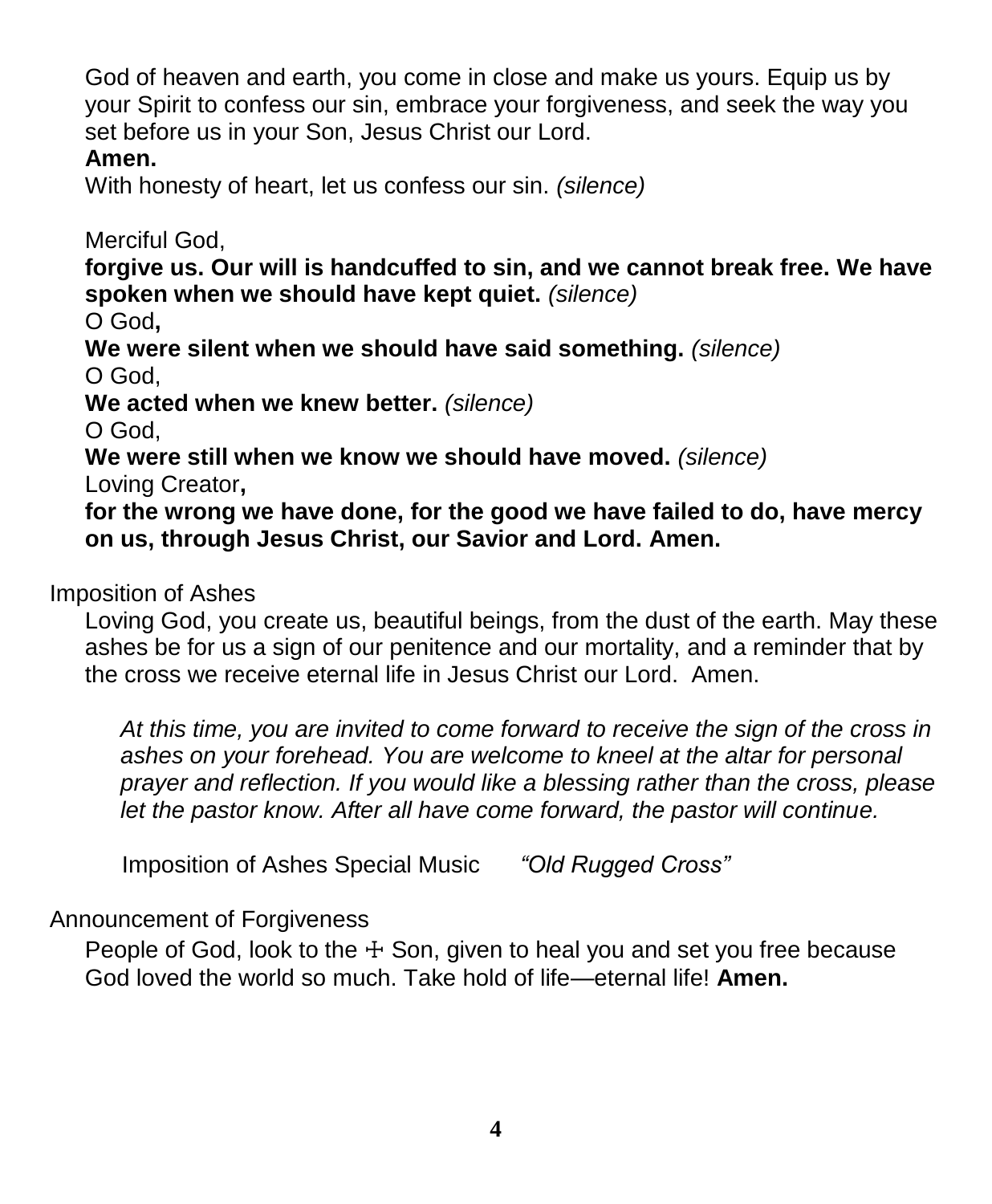Offering *You are invited to give to Chisago Lake Lutheran online at: <https://www.chisagolakelutheran.org/online-giving.html>*

> *You can also send your offering to the church: 1 Summit Ave, PO Box 175 Center City, MN 55012*

Offering Special Music *"Ashes"* Rod Strenke and Nick Barr

#### Offering Prayer

Merciful God, we give you thanks for all the gifts that we enjoy. In these offerings, we return to you a small portion of your extravagance. Use our gifts to do your will in the world, and use our hands to accomplish it. Accompany us on our Lenten journey. Help us find our true treasure in your son, Jesus, who lives and reigns with you and the Holy Spirit, one God, now and forever. **Amen.**

# Holy Communion

The Lord be with you.

#### **And also with you**

Lift up your hearts,

**We lift them to the Lord.**

Let us give thanks to the Lord our God.

**It is right to give our thanks and praise.**

Holy God, in this Lenten journey open our hearts to your promised presence in the bread and wine. You provide for our deepest need us – you satisfy our hunger and quench our thirst. Renew us, restore us, and remind us of your love. **Amen.**

Words of Institution

# Lord's Prayer

**Our Father, who art in heaven, hallowed be thy name, thy kingdom come, thy will be done, on earth as it is in heaven. Give us this day our daily bread; and forgive us our trespasses, as we forgive those who trespass against us; and lead us not into temptation, but deliver us from evil. For thine is the kingdom, and the power, and the glory, forever and ever. Amen**.

Communion Special Music *"Hold Us Together"* Rod Strenke and Nick Barr